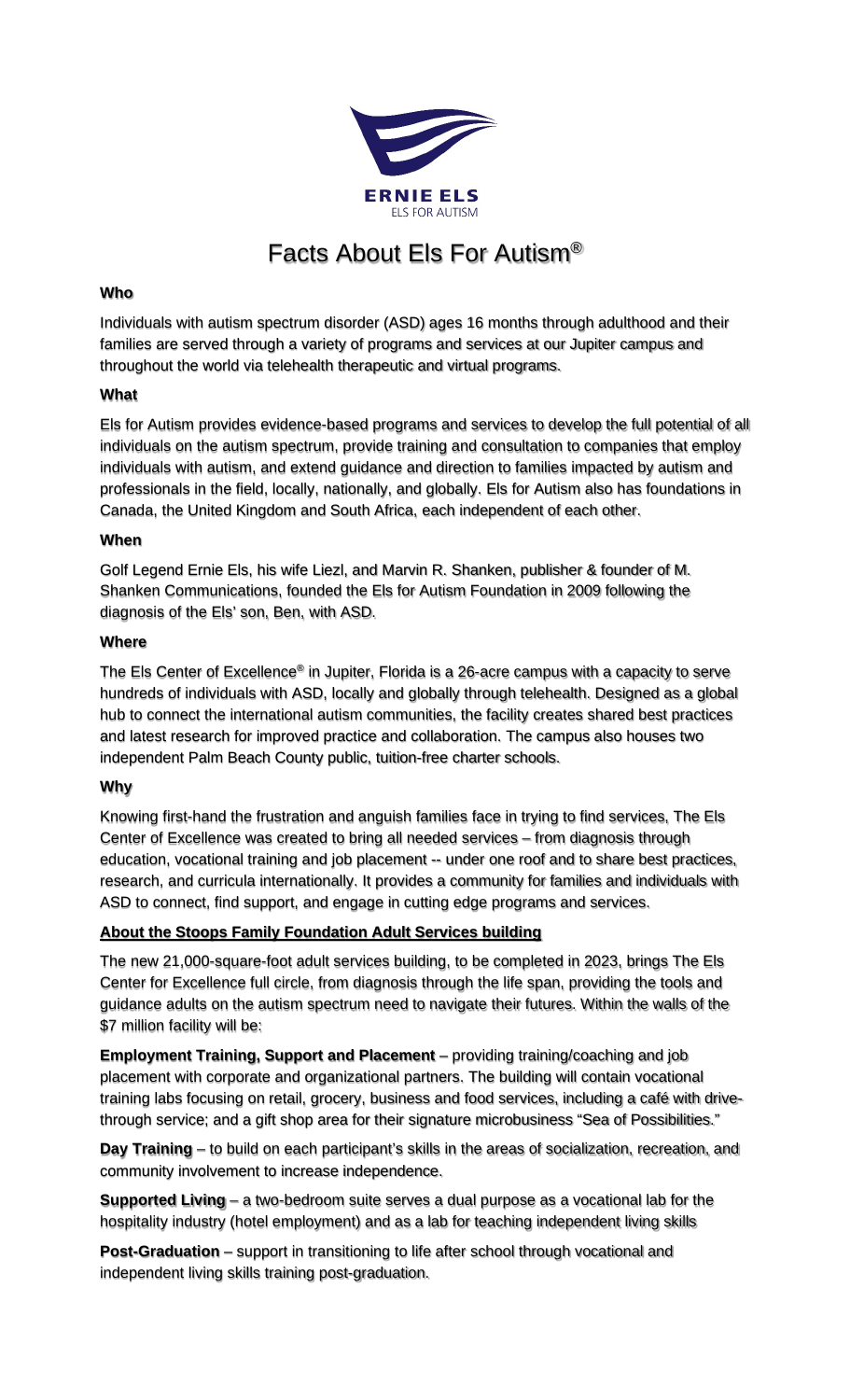**Microbusiness** – Creating, marketing and selling artwork to teach transferable business skills such as communications, customer service, money management and product creation.

# **What Makes Els for Autism Unique?**

While many other programs for children or adults on the autism spectrum exist, most focus on a few services and specific age groups. Els for Autism provides one-stop shopping for families – from diagnosis, education, recreation, therapy, and job skills training and employment placement across the lifespan. It also expands its reach globally with foundations in four countries to share evidence-based practices, curricula and research. Els for Autism provides a community for families to feel supported and understood through wrap around services delivered by a transdisciplinary team of highly skilled educators and clinical staff.

# **What does it mean that Els has a global impact?**

Twenty countries have been served through direct client and family interventions and training, virtual programs, two global multi-site research projects, and international students and professionals participating in training and hands-on experience at The Els Center of Excellence through practicums and internships, along with webinars for parents and professionals offered in four languages. Telehealth and virtual programs allow the Foundation to reach individuals and families impacted by autism spectrum disorder worldwide.

## **Top Funding Needs**

# • **Cafeteria & Gymnasium - \$5 million (future build)**

The combined Cafeteria and Gymnasium will host large group gatherings, events and meetings, in addition to the core functions of a cafeteria and gymnasium. Locker rooms/changing facilities will also serve the Aquatic Center and the concession facility. The building will also serve as an emergency tornado /hurricane shelter for special needs children in the Jupiter /North Palm Beach County community.

On weekends and after school hours, the building can serve an important link to community sports programs, summer programs and related programs serving Els for Autism clients, charter school students and the neighboring community.

## • **Program Support**

- o Mental health support is vital to all, but even more essential for individuals on the spectrum, their caregivers, and siblings. Funding is needed to supplement fees not covered by insurance or grants. (\$10,000)
- $\circ$  A portable modular unit with a bathroom and small learning space will allow our clients and students to actively participate in sports activities on campus knowing shelter and restrooms are just steps away. (\$35,000)
- o The Adult Day Program needs a wheelchair accessible van for community outings such as volunteer work and vocational training. (\$80,000)

## • **The Stoops Family Foundation Adult Services Building**

Els for Autism is just \$500,000 from reaching its goal of \$7.1 million to complete this building which will expand life-span programs and services for adults with autism, employment and therapeutic services, day training and recreational and social programs.

Many naming opportunities are also still available. Just call us at (561) 625-8269

## • **About Els for Autism**

## **Els for Autism Foundation**®

The Els for Autism Foundation was established in 2009 by PGA TOUR golfer Ernie Els and his wife Liezl (residents of North Palm Beach, FL) shortly after their son, Ben, was diagnosed with autism. The Foundation's overarching mission is to help people on the